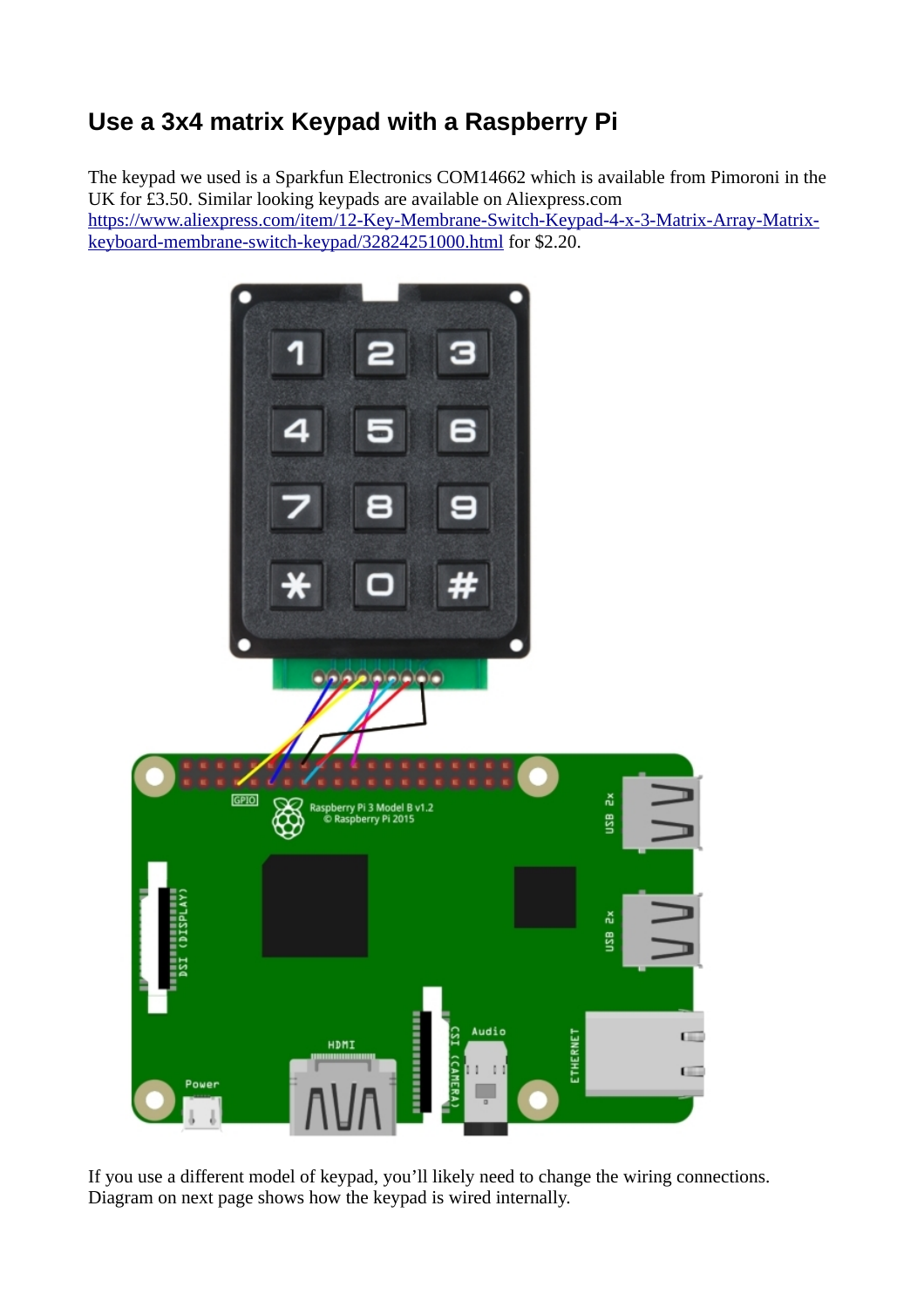Here's another wiring diagram, in case the first isn't clear enough:



The examples use the same GPIO pins as Sparkfun Electronics COM14662. If you're using a different keypad you'll need to look at the documentation and maybe make changes.

The Python code uses the Raspberry Pi's internal pull-up resistors, otherwise you'd need a 10k resistor on each col line to stop the GPIO 4/17/22 inputs floating around between 1 and 0.

The software that figures out which button was pressed first scans all the col lines for an input and then switches the GPIO inputs around and scans the row lines instead, to determine exactly which key was pressed. Fortunately there's some existing Python code to do this for us:

http://crumpspot.blogspot.com/2013/05/using-3x4-matrix-keypad-with-raspberry.html

matrixKeypad\_RPi\_GPIO.py matrixKeypad\_test.py

I cut and pasted both examples into a nano editor session and saved them, but they're also in our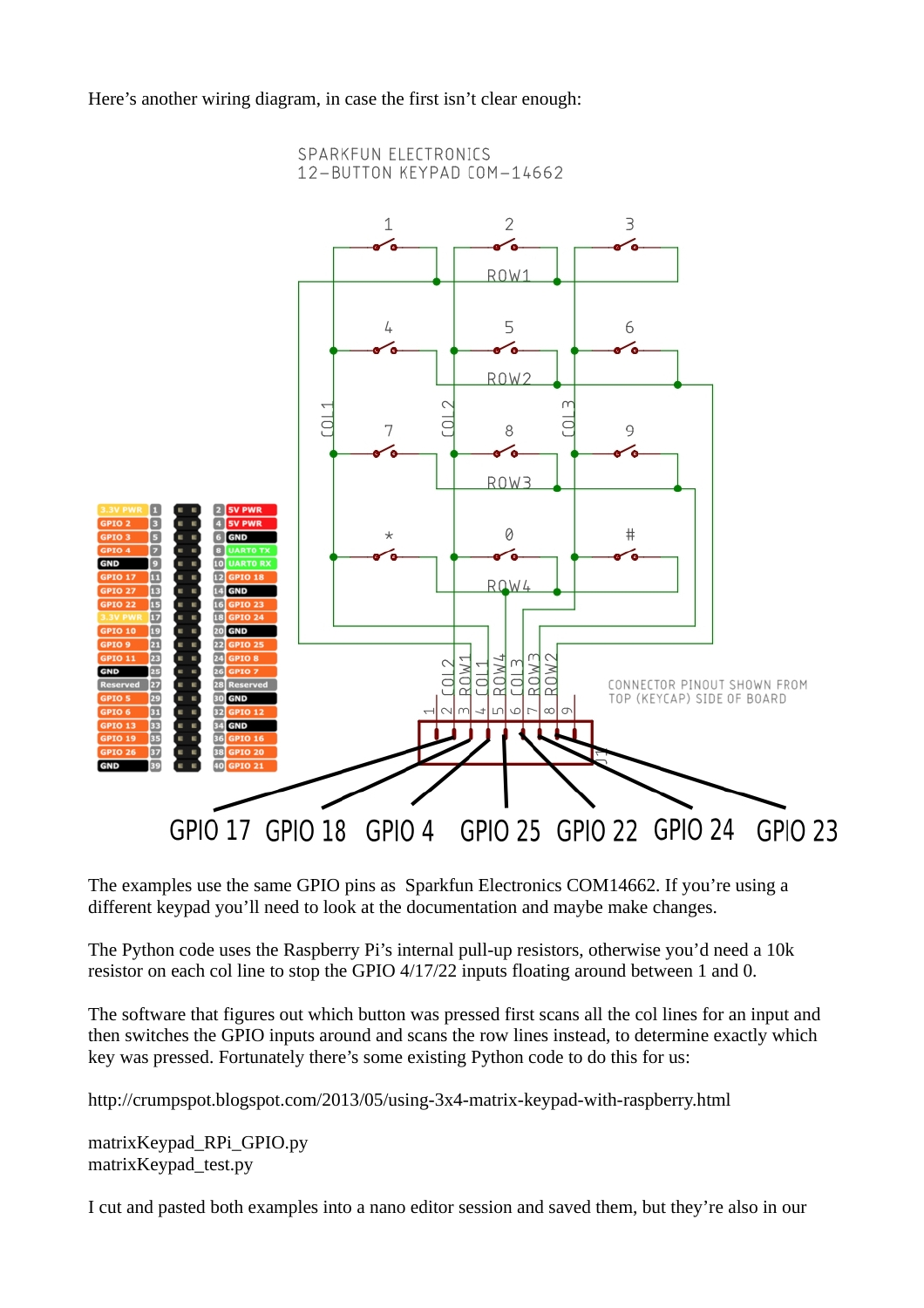demo zip file. You can get that with:

```
wget www.securipi.co.uk/keypad.zip
unzip keypad.zip
```
You can run the demo with

python matrixKeypad\_test.py

and you'll be able to enter a 4 digit pin and see it printed.

We also built our own working alarm system demo using a PIR movement sensor connected to pins 5V, GND and GPIO8 which you can run with

## python alarm2.py

This script lets you input a 4 digit pin. If you enter the correct pin - which is 5678 - then the alarm will arm. Once the alarm is armed, any movement detected by the PIR will print a movement detected message to the console. There are other scripts that build on this to email you a photo of the intruder and write the time and date of PIR alerts to a log file.

```
from matrixKeypad_RPi_GPIO import keypad
from time import sleep
import RPi.GPIO as GPIO
import os
digitCount = 0pin = [0, 0, 0, 0]finalPin = "0000"validPin = "5678"armState = 0pirPin = 8
GPIO.setmode(GPIO.BCM)
GPIO.setwarnings(False)
GPIO.setup(pirPin, GPIO.IN)
# Initialize the keypad class
kp = keypad()def digitreturn():
        # Loop while waiting for a keypress
    r = Nonewhile r == None:
        r = kp.getKey()        pirtest()
        return r
def message():
        os.system('clear')
        print("Please enter a 4 digit pin using the keypad")
```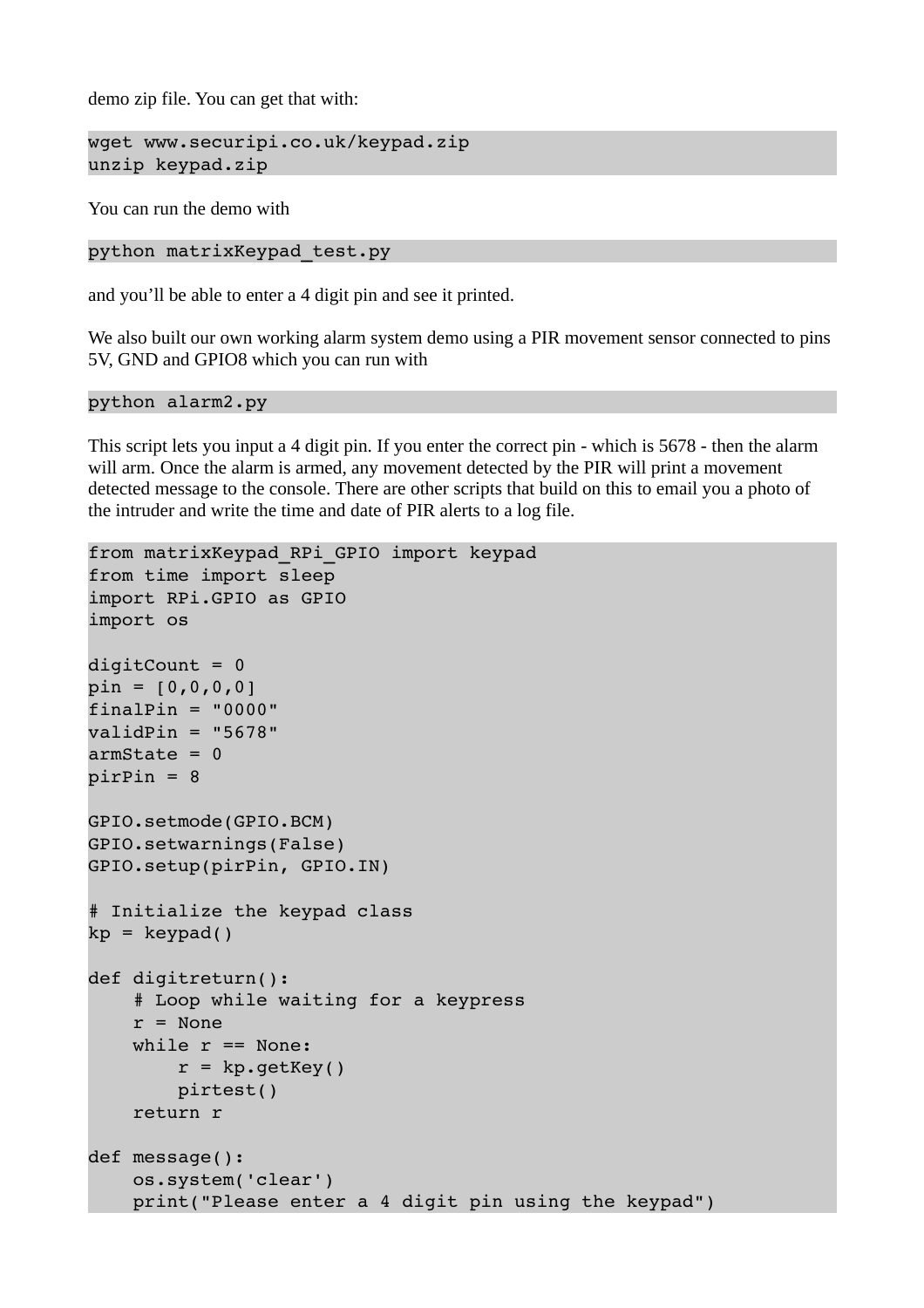```
def pirtest():
     if GPIO.input(pirPin) and armState == 1:        print("Movement Detected. Intruders!")
                   sleep(3)
message()
while True:
         digit = digitreturn()
         print digit
         pin[digitCount] = digit
     digitCount = digitCount + 1sleep(0.25)    if digitCount == 4:
           finalPin = (str(pin[0]) + str(pin[1]) + str(pin[2]) +str(pin[3]))
                  print(finalPin)
                   if validPin == finalPin:
                            print("You entered the correct PIN")
                            if armState == 0:
                                      print("alarm will arm in 5 seconds, get out now")
                                      sleep(5)
                                     print("armed")
                                      armState = 1
                                      sleep(1)
                                     message()
                            elif armState == 1:
                                     print("alarm is now disarmed")
                      armState = 0digitCount = 0
```
The next example (alarm3.py) takes a photo of the intruder using the Raspberry Pi camera and stores it to a time and date stamped file.

```
import picamera
from matrixKeypad_RPi_GPIO import keypad
from time import sleep
import RPi.GPIO as GPIO
import os
import datetime
digitCount = 0pin = [0, 0, 0, 0]finalPin = "0000"validPin = "5678"armState = 0pirPin = 8
camera = picamera.PiCamera()
GPIO.setmode(GPIO.BCM)
```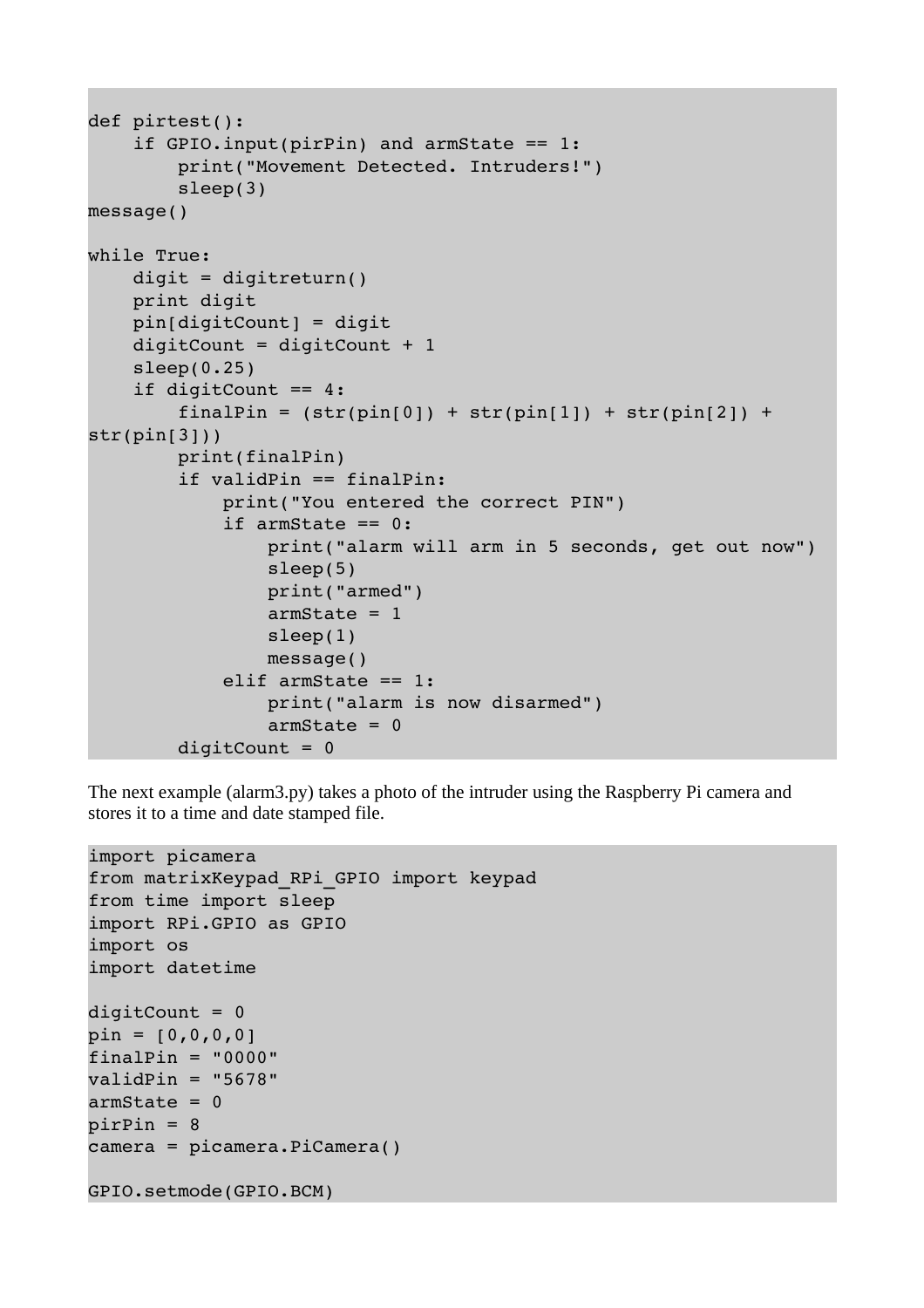```
GPIO.setwarnings(False)
GPIO.setup(pirPin, GPIO.IN)
# Initialize the keypad class
kp = keypad()def digitreturn():
        # Loop while waiting for a keypress
    r = Nonewhile r == None:
         r = kp.getKey()        pirtest()
        return r
def message():
        os.system('clear')
        print("Please enter a 4 digit pin using the keypad")
def pirtest():
    if GPIO.input(pirPin) and armState == 1:now = datetime.datetime.now().strftime("%y-%m-%d--%H-%M-
%S")
                 print("Movement Detected " + now + ".  Taking a photo")
                 camera.start_preview()
                 sleep(3)
                 camera.annotate_background = picamera.Color('black')
         camera.annotate text =
datetime.datetime.now().strftime('%Y-%m-%d %H:%M:%S')
                 camera.capture('/home/pi/' + now + 'image.jpg')
                 camera.stop_preview()
message()
while True:
        digit = digitreturn()
        print digit
        pin[digitCount] = digit
        digitCount = digitCount + 1
    sleep(0.25)    if digitCount == 4:
         finalPin = (str(pin[0]) + str(pin[1]) + str(pin[2]) +str(pin[3]))
                 print(finalPin)
                 if validPin == finalPin:
                          print("You entered the correct PIN")
                          if armState == 0:
                                   print("alarm will arm in 5 seconds, get out now")
                                   sleep(5)
                                   print("armed")
```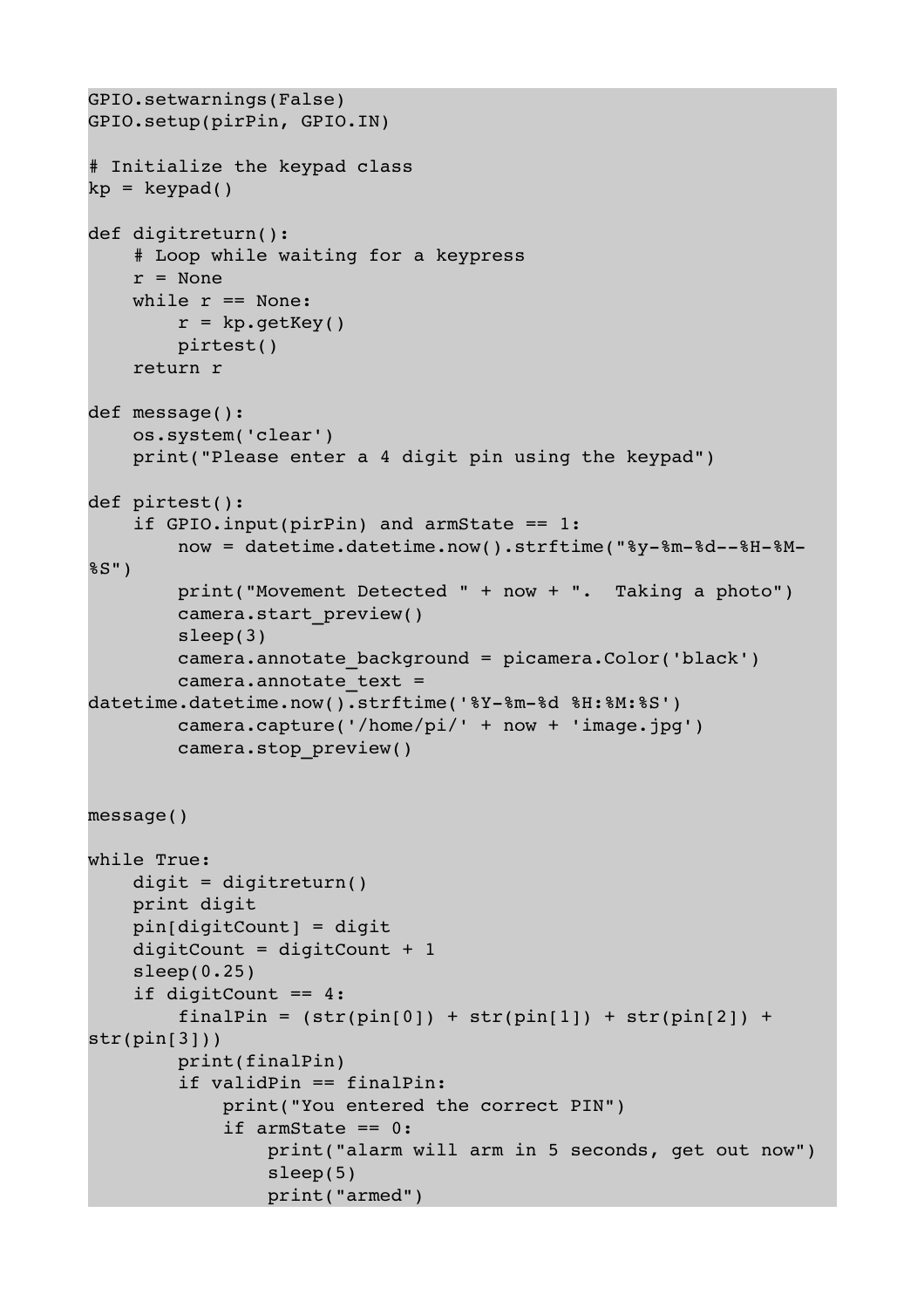```
armState = 1                sleep(1)
                            message()
                  elif armState == 1:
                            print("alarm is now disarmed")
            armState = 0diqtCount = 0
```
The final example (alarm4.py) sends the photo of the intruder as an email attachment to your phone or PC. You will need to setup a new gmail address just for your Pi to use, and you'll also need to enable "less secure apps" access to it. Details below:

Setting up a spare Gmail account, just for your Pi to use.

The simplest way of sending emails & photos as attachments from your Pi, is to setup a new Gmail account for the Pi to use, even if you already have an existing Gmail account you use on your phone or PC. For one thing, it gets you 15GB of new cloud storage for your alert photos & secondly it removes the complication of generating application specific passwords for other apps on your existing Gmail account.

You need to create the new Gmail account in the web browser on your PC or Mac  $\omega$ <https://accounts.google.com/SignUp?service=mail>

and note down the login & password for later. Don't use the # symbol in your password as it causes the Pi problems. Lower & upper-case letters & number combinations are always fine though.

Next, you need to set the new Gmail account to Enable "less secure apps". While logged in go to: <https://www.google.com/settings/u/0/security/lesssecureapps>

Now we have a working email account, just for the Pi to use when sending emails. Any photos sent from the Pi will be backed-up in the Sent folder & you only need delete old photos if you get near to the 15GB limit. Emails from the Pi can be sent to any other email address on your phone or PC

Edit alarm4.py so that it includes your own email login and password.

```
import picamera
from matrixKeypad_RPi_GPIO import keypad
from time import sleep
import RPi.GPIO as GPIO
import os
import datetime
#email setup below
from email.MIMEMultipart import MIMEMultipart
from email.MIMEText import MIMEText
from email.MIMEImage import MIMEImage
import smtplib
digitCount = 0pin = [0, 0, 0, 0]finalPin = "0000"validPin = "5678"
```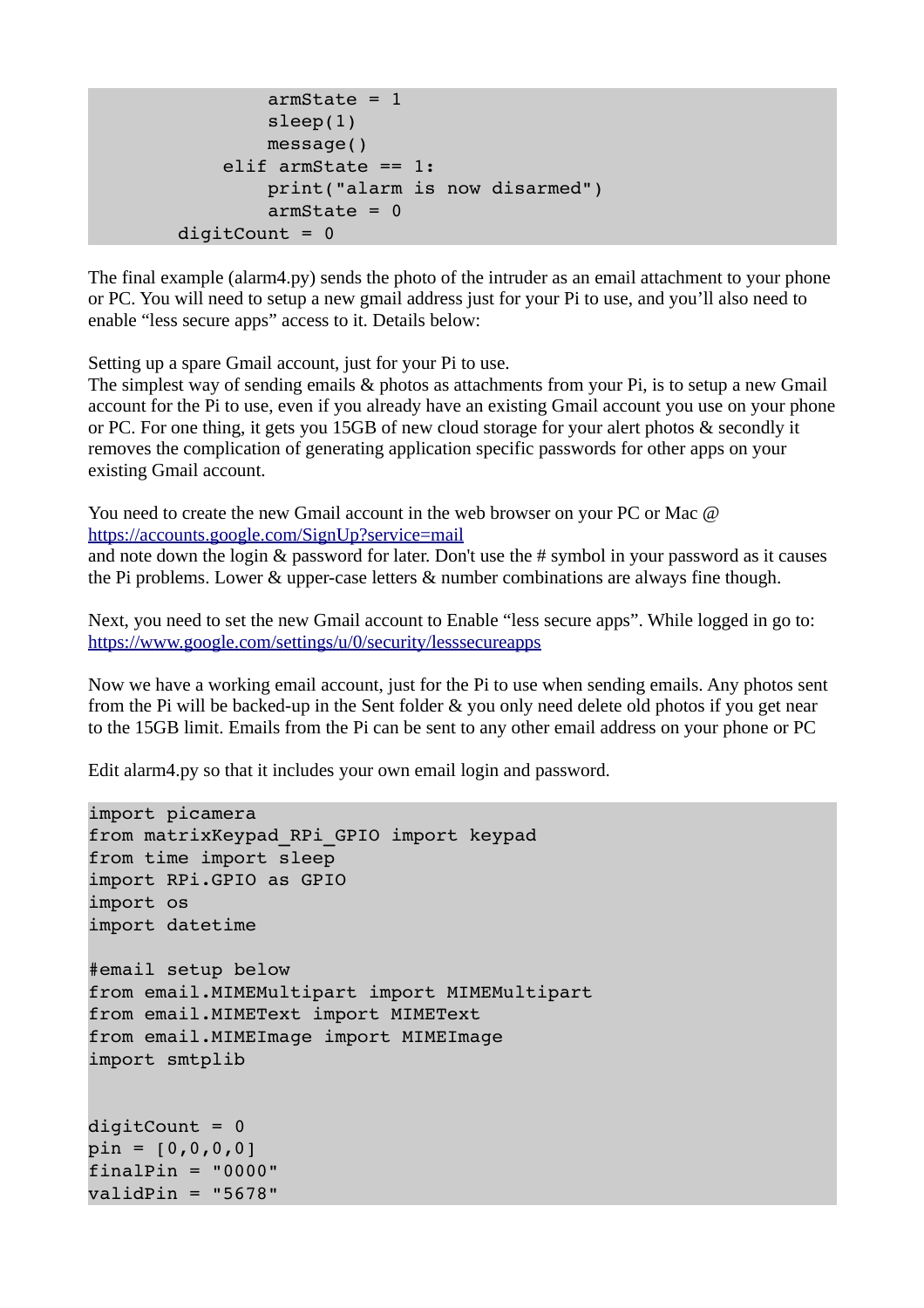```
armState = 0pirPin = 8
camera = picamera.PiCamera()
GPIO.setmode(GPIO.BCM)
GPIO.setwarnings(False)
GPIO.setup(pirPin, GPIO.IN)
# Initialize the keypad class
kp = keypad()def digitreturn():
        # Loop while waiting for a keypress
    r = Nonewhile r == None:
        r = kp.getKey()        pirtest()
        return r
def message():
        os.system('clear')
        print("Please enter a 4 digit pin using the keypad")
def pirtest():
    if GPIO.input(pirPin) and armState == 1:now = datetime.datetime.now().strftime("%y-%m-%d--%H-%M-
%S")
                print("Movement Detected " + now + ".  Taking a photo")
                camera.start_preview()
                sleep(3)
                camera.annotate_background = picamera.Color('black')
        camera.annotate text =
datetime.datetime.now().strftime('%Y-%m-%d %H:%M:%S')
                camera.capture('/home/pi/' + now + 'image.jpg')
                camera.stop_preview()
                 # Send an email section. Make a new gmail account just for
your Pi to use.  Then enable "less secure apps"
        # 
https://www.google.com/settings/u/0/security/lesssecureapps
                msg = MIMEMultipart()
                msg.attach(MIMEImage(file('/home/pi/' + now + 
'image.jpg').read()))
                mailer = smtplib.SMTP('smtp.gmail.com:587')
                mailer.starttls()
                 # Login and password of your new gmail address go here
                mailer.login("myraspberrypi","password")
                 # Recipient is the regular email account on your phone or 
PC.
                mailer.sendmail("myraspberrypi@gmail.com", 
["recipient@gmail.com"], msg.as_string())
```